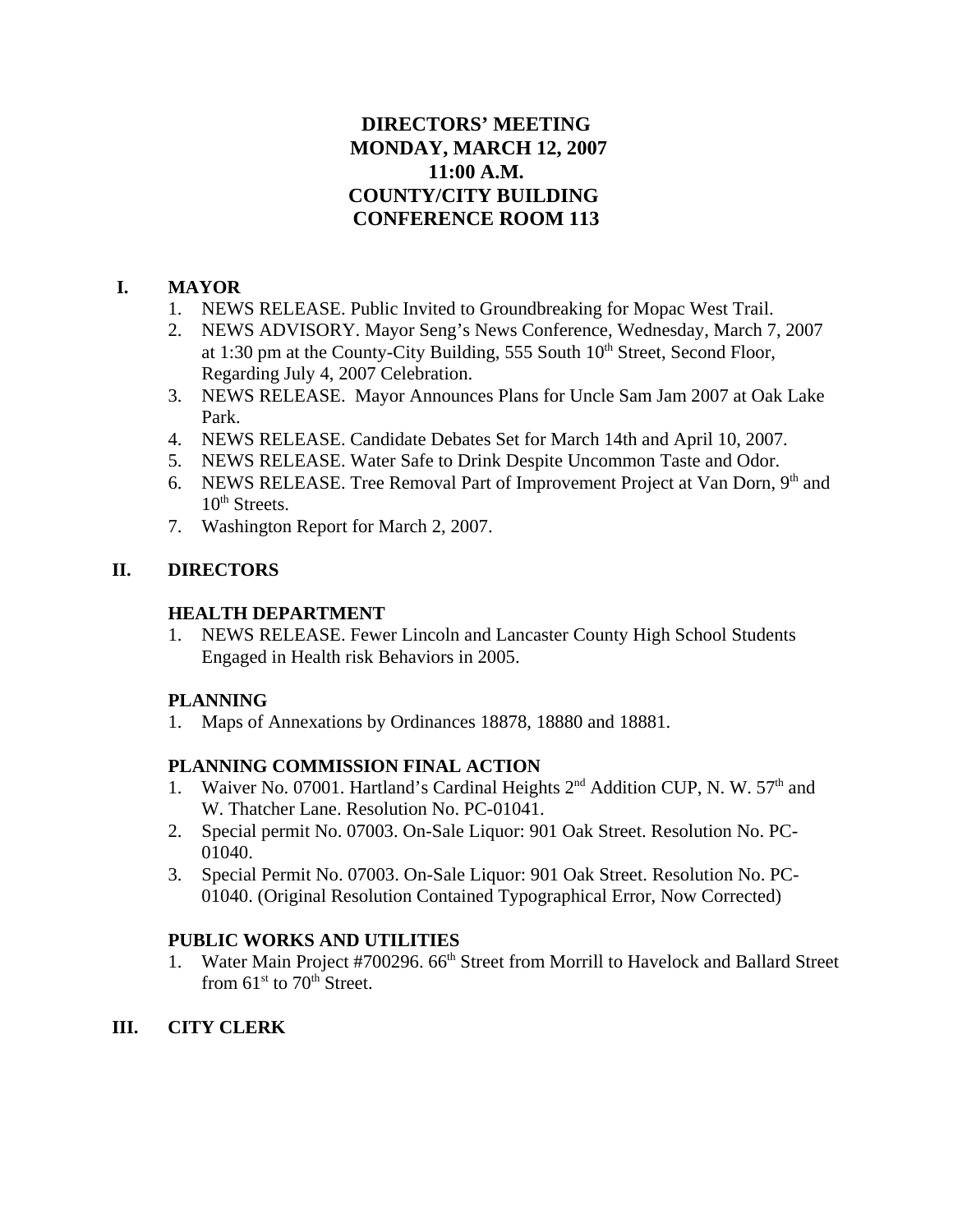## **IV. COUNCIL REQUESTS/CORRESPONDENCE**

# **JONATHAN COOK**

- 1. Email from Joyce Morgan. Do not allow problems with Time Warner to continue.
- 2. Letter from Barb Ferris. Copy of letter sent to Beth Scarborough of Time Warner. Glad the City Council voted for performance evaluation.

## **V. MISCELLANEOUS**

- 1. Letter from Five Lincoln City Unions regarding the fiscal year 2007-2008 budget.
- 2. Email from John Furstenau regarding snow removal.
- 3. Email from Jim Hogg regarding Time Warner "Mystro" and DVR Issues. (Delivered to Council Members on 03/05/07, before Formal Council Meeting)
- 4. Email from Dorothy Porath. Time Warner cablevision is an issue at her home. (Delivered to Council Members on 03/05/07, before Formal Council Meeting)
- 5. Letter from LIBA regarding Storm Water Bond Issue. (Delivered to Council Members on 03/05/07, before Formal Council Meeting)
- 6. Email from Jenni VanNess regarding disappointment of having Doctor John's store at 48<sup>th</sup> and Vine Streets.
- 7. InterLinc Action Item. Monte Baatz regarding putting in sidewalk at residence.
- 8. Email from Jeff Atkinson. Notification of support for drag racing facility #SP06051.
- 9. Email from Julie Lohse. Problems with Time Warner.
- 10. Email from SW Mc. Article in Lincoln Journal Star regarding Commissioner Workman and race track.
- 11. Email from Jeff Atkinson. Receipt of post cards in support of Special Permit 06051.
- 12. Email from Jeff Atkinson. Support for drag racing facility, Special Permit 06051.

# **VI. ADJOURNMENT**

**W:\FILES\CITYCOUN\WP\DA031207.wpd**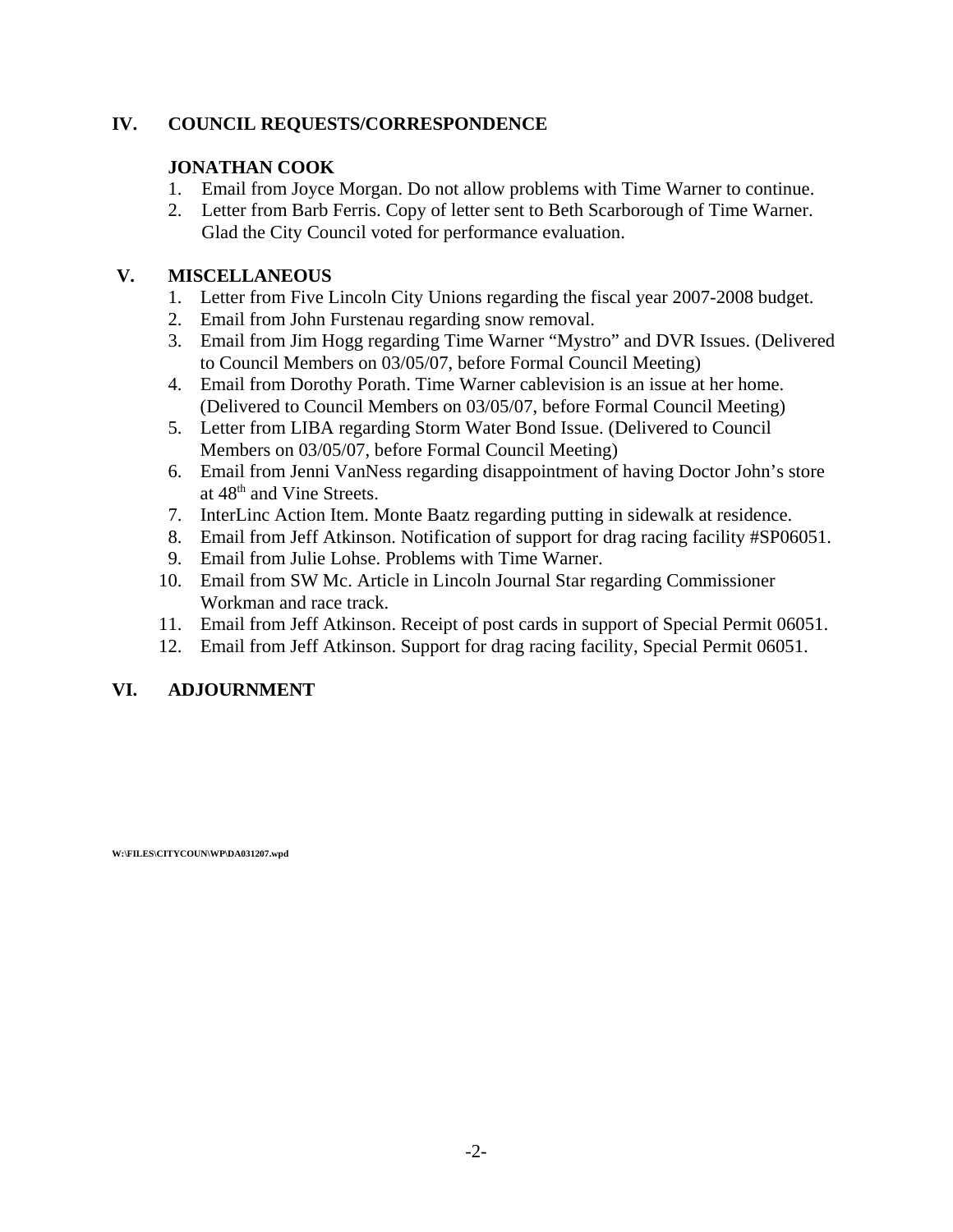### **DIRECTORS' MEETING MINUTES MONDAY, MARCH 12, 2007 COUNTY/CITY BUILDING CONFERENCE ROOM 113**

**Council Members Present:** Patte Newman, Chair**;** Dan Marvin, Vice-Chair; Ken Svoboda, Jon Camp, Annette McRoy, Jonathan Cook, Robin Eschliman

**Others Present:** Mayor Coleen Seng, Mark Bowen, Ann Harrell, Darl Naumann, Lin Quenzer, Mayor's Office; Deputy City Clerk Teresa Meier-Brock; Rick Peo, Chief Assistant City Attorney; Directors and Department Heads; Tammy Grammer, City Council Staff; and Coby Mach, LIBA.

Location Announcement of the Nebraska Open Meetings Act: A Copy of the Nebraska Open Meetings Act is Located on the Wall at the Rear of this Room.

#### **I. MAYOR -**

Mayor Coleen Seng stated she hopes Council read the article about Doug Brogden former Lincoln/Lancaster County Planning Director for many years. She thinks Marvin Krout is the fourth Planning Director since Mr. Brogden left but we're still living with some of his initial planning efforts.

Mayor Seng commented she just told the staff that she thought they were very professional and complimented them on their article that was in yesterday's newspaper because it's a tough time for the Directors right now.

Mayor Seng commented one of the ribbon cuttings and proclamations that she did on Saturday was at Laser Quest and I survived Laser Quest.

Mayor Seng called on Directors. Interim Fire Chief Dan Wright stated last Thursday night we had our award ceremony for our firefighters receiving outstanding performance. We gave out 31 "Medal of Valor" awards for fire fighting efforts in the Wesleyan fire and the  $28<sup>th</sup>$  & Woods fire and then we gave out about 45 or 50 "Unit Performance" awards for our Personnel. It was well received, we had about 200 family and friends attend and the media and some Council members, so it was a really nice event and well deserved.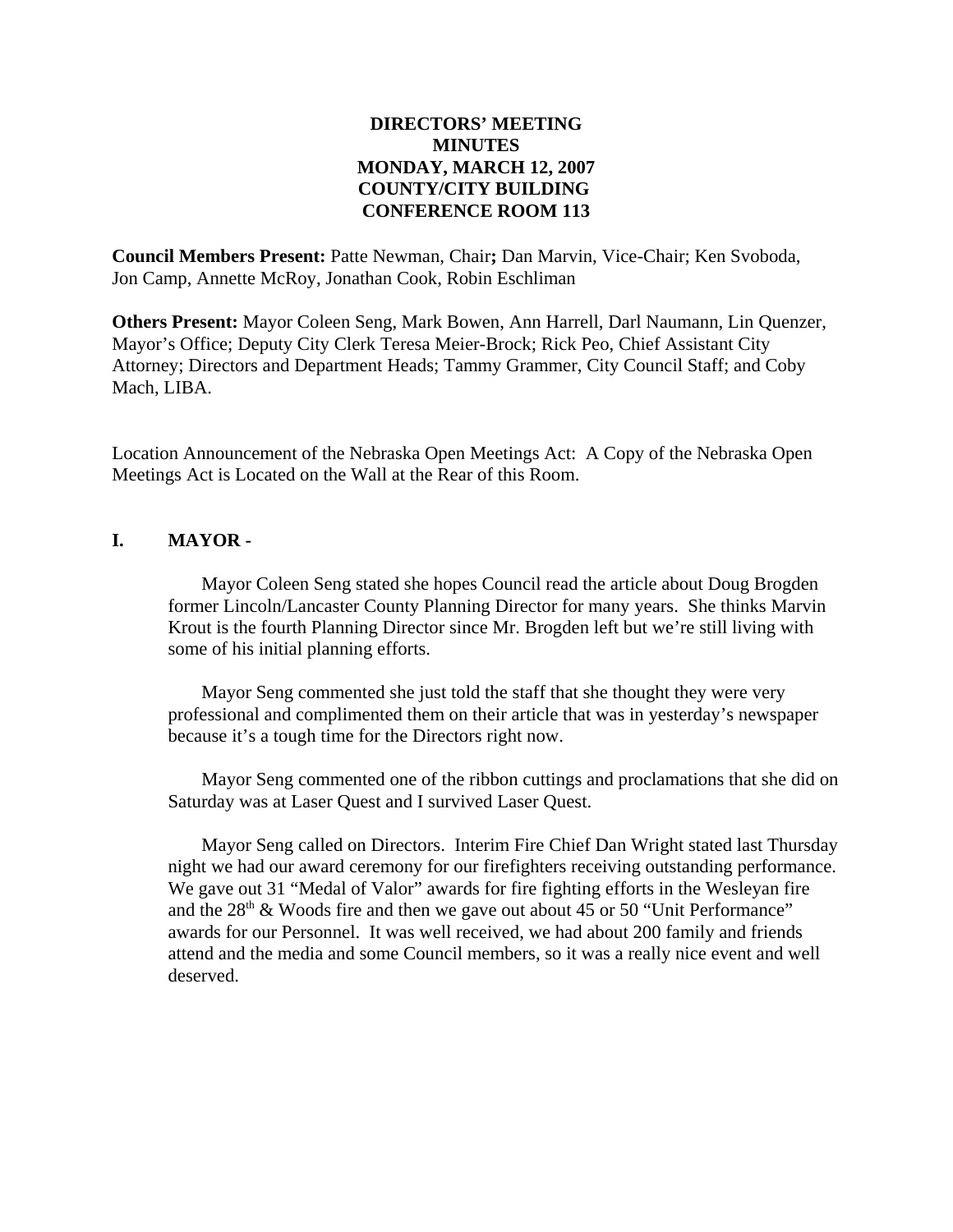Last night we had a fire at the apartment house on about  $68<sup>th</sup>$  & Aylesworth. We evacuated about 30 people and they've all been displaced and we're relocating them with the help of the American Red Cross right now. The fire caused by smoking related material in the laundry room/mechanical room, significant damage in that room frame construction type of building and probably will need quite a bite of renovation. He was just talking with Mike Merwick (Building & Safety Director) and it will probably require some codes updates and that kind of stuff because the amount of damage.

Police Chief Tom Casady commented you probably have noticed the price of gas is getting back up there and he thought Council might be interested in what's been going on with the fueling system at the Police Department. In the last fiscal year that ended on August 31, 2006 our fueling down 5.5% which was 13,000 gallons less gas. The first six months of this year September 2006 through February 2007 went down 7.89% from last year. That's a huge net decrease which is another 8,000 gallons less through the first six months of this year than we used last year, so its big dollars and big mileage decrease and we're real happy about it. We implemented an action plan about this time last year when gas spiked up around \$3.00 per gallon and it included a lot of different strategies. Among those is to reduce our idling and that appears to have paid off last year even bigger this year. Although, I would note, one of the things that's happening is we are avoiding pretty close to hundred-thousand miles of driving this year with the opening of another Team Station. We calculated that at about 94,900 miles per year in reduced mileage just traveling to and from northeast Lincoln and it helps a lot when those eight cylinder engines are not idling at the scene of an accident. When you can take three cars that would be there at the scene and move two of them around the corner and turn the lights on you can save a lot of money which I think consumes an awful lot of gas.

- 1. NEWS RELEASE RE: Public Invited to Groundbreaking for Mopac West Trail. — NO COMMENTS
- 2. NEWS ADVISORY RE: Mayor Seng's News Conference on 03/07/07 at 1:30 p.m. regarding July 4, 2007 Celebration. — NO COMMENTS
- 3. NEWS RELEASE RE: Mayor Announces Plans for Uncle Sam Jam 2007 at Oak Lake Park. — NO COMMENTS
- 4. NEWS RELEASE RE: Candidate Debates Set for March 14th and April 10, 2007. — NO COMMENTS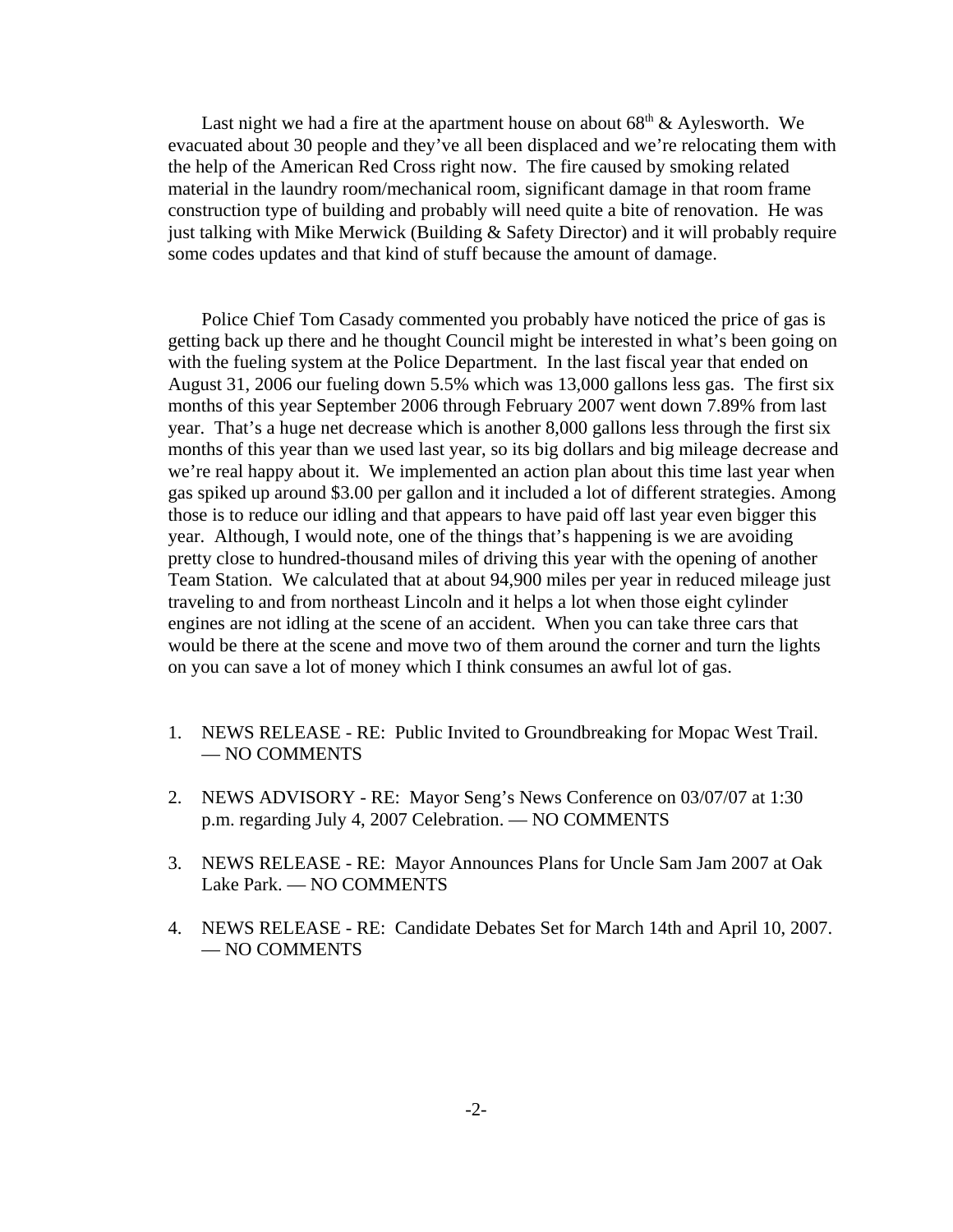- 5. NEWS RELEASE RE: Water Safe to Drink Despite Uncommon Taste and Odor. — NO COMMENTS
- 6. NEWS RELEASE RE: Tree Removal Part of Improvement Project at Van Dorn,  $9<sup>th</sup>$  &  $10<sup>th</sup>$  Streets. — NO COMMENTS
- 7. Washington Report for March 2, 2007. NO COMMENTS

### **II. DIRECTORS**

### **HEALTH DEPARTMENT** -

1. NEWS RELEASE - RE: Fewer Lincoln and Lancaster County High School Students Engaged in Health risk Behaviors in 2005. — NO COMMENTS

### **PLANNING -**

1. Maps of Annexations by Ordinances 18878, 18880 and 18881. — NO COMMENTS

### **PLANNING COMMISSION FINAL ACTION .....**

- 1. Waiver #07001 Hartland's Cardinal Heights  $2<sup>nd</sup>$  Addition CUP, N. W. 57<sup>th</sup> and W. Thatcher Lane - Resolution No. PC-01041. — NO COMMENTS
- 2. Special Permit #07003 On-Sale Liquor: 901 Oak Street Resolution No. PC-01040. — NO COMMENTS
- 3. Special Permit #07003 On-Sale Liquor: 901 Oak Street Resolution No. PC-01040 (Original Resolution Contained Typographical Error, Now Corrected). — NO COMMENTS

### **PUBLIC WORKS & UTILITIES -**

1. Water Main Project #700296 - 66<sup>th</sup> Street from Morrill to Havelock & Ballard Street from  $61<sup>st</sup>$  to  $70<sup>th</sup>$  Street. — NO COMMENTS

## **III. CITY CLERK -**

Deputy City Clerk Teresa Meier-Brock stated on their Agenda today, Items 1 & 2 will be called together. *[#1, Application of Triple D, LLC dba Dino's Eastside Grille for a Class C liquor license at 2901 S. 84th Street, Suite L.; and #2, Manager application of Dean Hart for Triple D, LLC dba Dino's Eastside Grille at 2901 S. 84th Street, Suite L.]*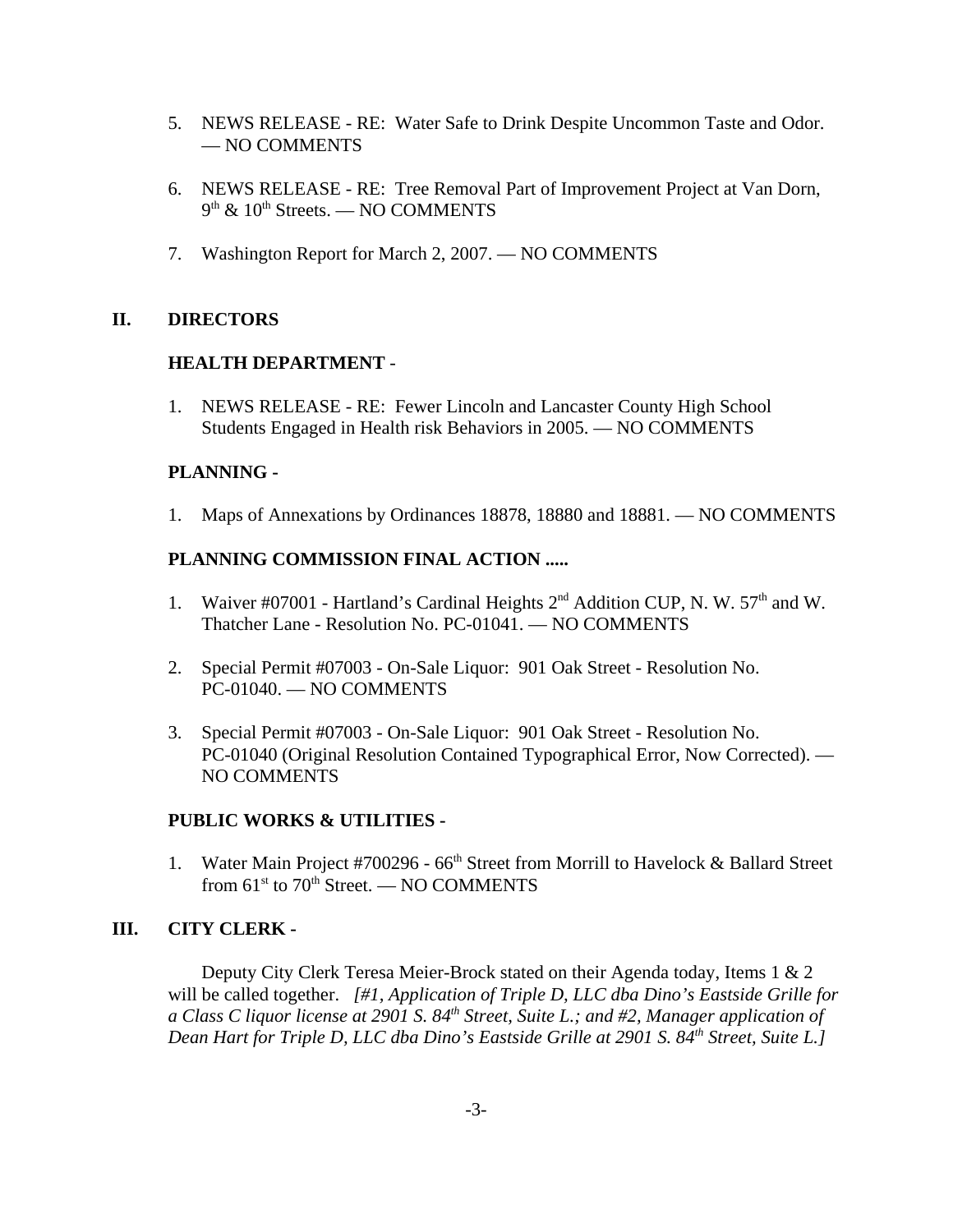### **IV. COUNCIL REQUESTS/CORRESPONDENCE -**

### **JON CAMP -** NO COMMENTS

#### **JONATHAN COOK** - NO COMMENTS

- 1. Email from Joyce Morgan RE: Do not allow problems with Time Warner to continue. — NO COMMENTS
- 2. Letter from Barb Ferris RE: Letter sent to Beth Scarborough of Time Warner. Glad the City Council voted for performance evaluation. — NO COMMENTS

#### **ROBIN ESCHLIMAN -**

Ms. Eschliman stated she would like to speak with Karl Fredrickson (Public Works & Utilities Director) after the Directors' Meeting today.

#### **DAN MARVIN -**

Mr. Marvin stated he would like to speak with Karl Fredrickson and Police Chief Casady after the Directors' Meeting today.

#### **ANNETTE McROY -** NO COMMENTS

#### **KEN SVOBODA -** NO COMMENTS

#### **PATTE NEWMAN -**

Ms. Newman stated she would like to speak with Karl Fredrickson after the Directors' Meeting today.

#### **V. MISCELLANEOUS -**

1. Letter from Five Lincoln City Unions - RE: The fiscal year 2007-2008 budget. — NO COMMENTS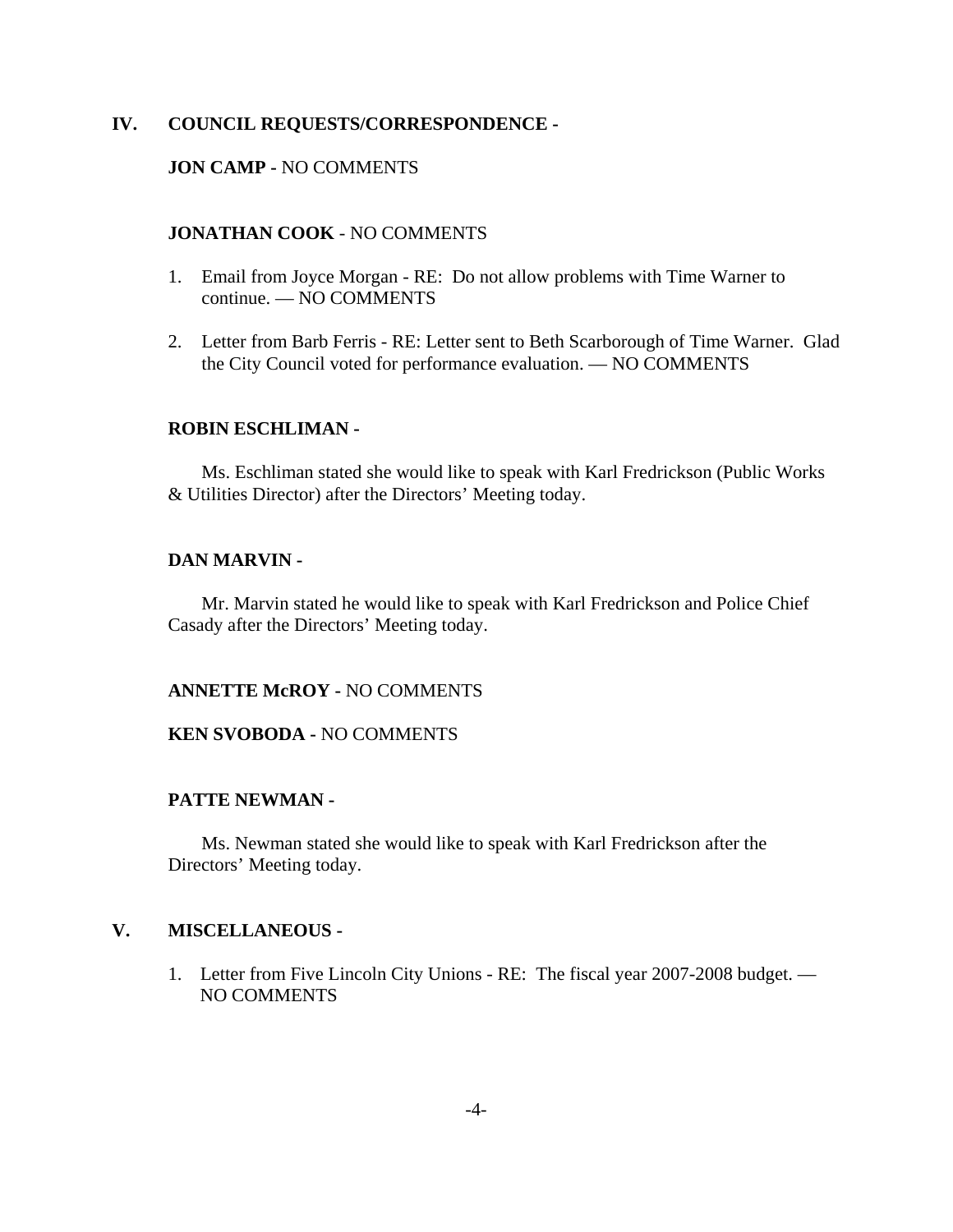- 2. Email from John Furstenau RE: Snow removal. NO COMMENTS
- 3. Email from Jim Hogg RE: Time Warner "Mystro" and DVR Issues (Delivered to Council Members on 03/05/07, before Formal Council Meeting). — NO COMMENTS
- 4. Email from Dorothy Porath RE: Time Warner Cablevision is an issue at her home (Delivered to Council Members on 03/05/07, before Formal Council Meeting). — NO COMMENTS
- 5. Letter from LIBA RE: Storm Water Bond Issue (Delivered to Council Members on 03/05/07, before Formal Council Meeting). — NO COMMENTS
- 6. Email from Jenni VanNess RE: Disappointment of having Doctor John's store at 48th & Vine Streets. — NO COMMENTS
- 7. InterLinc Action Item from Monte Baatz RE: Putting in sidewalk at residence. NO COMMENTS
- 8. Email from Jeff Atkinson RE: Notification of support for drag racing facility #SP06051. — NO COMMENTS
- 9. Email from Julie Lohse. RE: Problems with Time Warner. NO COMMENTS
- 10. Email from SW Mc. Article in Lincoln Journal Star RE: Commissioner Workman and race track. — NO COMMENTS
- 11. Email from Jeff Atkinson RE: Receipt of post cards in support of Special Permit #06051. — NO COMMENTS
- 12. Email from Jeff Atkinson RE: Support for drag racing facility, Special Permit #06051. — NO COMMENTS

# **AD D E N D U M - (For March 12th)**

#### **I. MAYOR -**

1. NEWS ADVISORY - RE: Mayor Seng's Public Schedule Week of March 10 through March 16, 2007 - Schedule subject to change. — NO COMMENTS